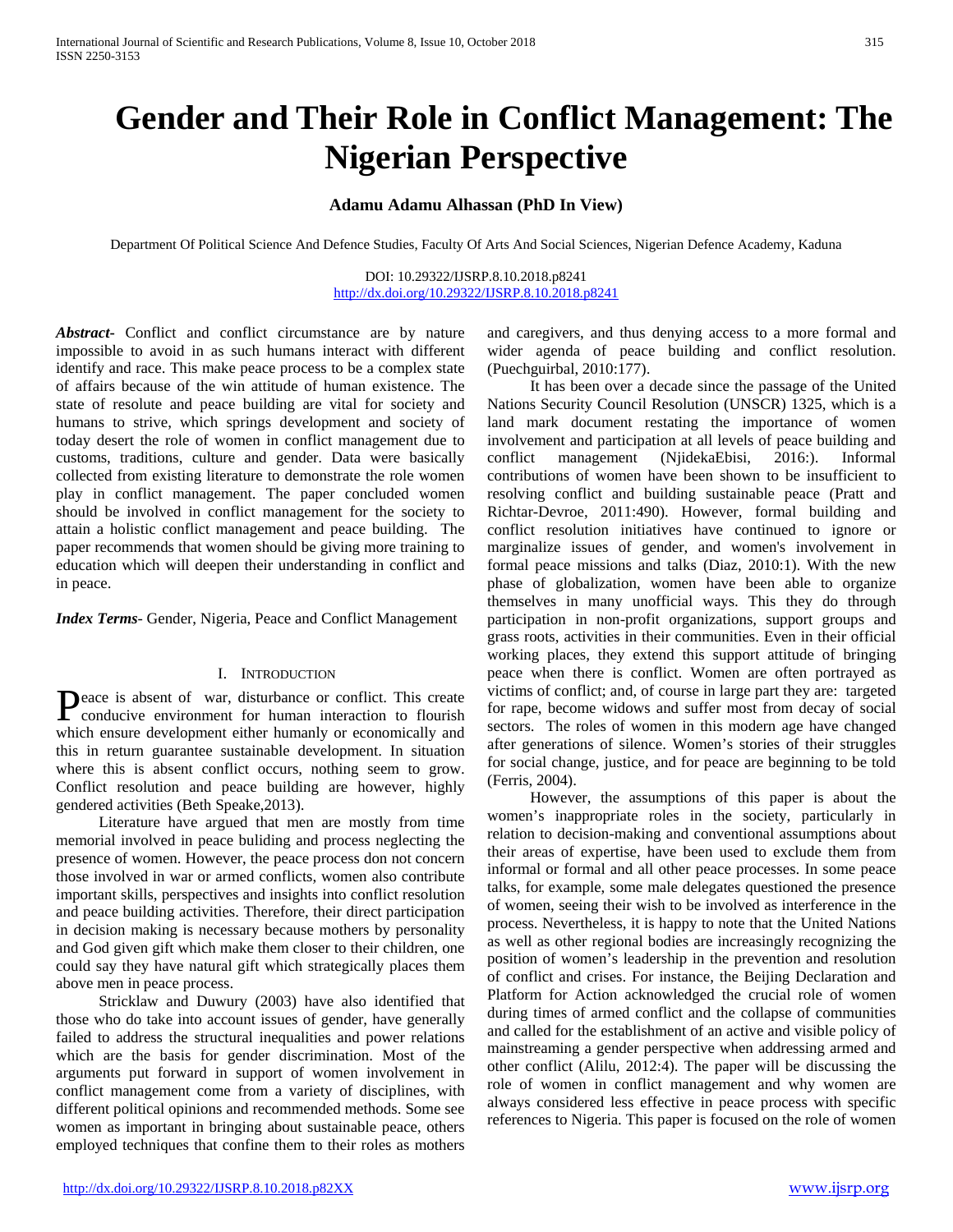in conflict management. In this discourse, we begin by developing an appropriate conceptual and analytical framework.

## II. RESEARCH METHODOLOGY

 This paper is a qualitative study which is based on secondary data. The study was carried out through the review of other existing literature on role of women in conflict management in Nigeria and across the world. Existing and applicable literature on the role of women in conflict management were reviewed, which led to insight exciting study.

## III. CONCEPTUAL AND CONJECTURAL DECONSTRUCTION

 Gender is defined in contrast to sex, as the social roles and interactions between men and women rather than their biological differences. (Eschborn 2001:6). It draws attention to the social roles and interactions between women and men, rather than their biological differences. Gender relations are social relations, which include the ways in which the social categories of male and female interact in every sphere of social activity, such as those which determine access to resources, power and participation in cultural and religious activities. Gender also denotes the social meanings of male and female, and what different societies regards as normal and appropriate behaviour, attitudes for women and men, although the details vary from society to society, and change over time. Gender relations always include a strong element of inequality between men and women and are strongly influenced by ideology (NjidekaEbisi, 2016:2).

 On the other hand, what is biologically determined gender differences is still vaguely defined and subject of debate (Jill,1998:81). Some contend that women tend to be lesspredisposed to aggressive and violent behaviour because of certain biological characteristics. These include that women have lower testosterone levels than men, and the ways women's brain is structured and developed and other biological characteristics constitute academic debates, that are responsible why most women behave the way they do in challenging and competitive ways than most men. Therefore, they posit and argue that science cannot explain all forms of different behavioural patterns and roles in society (Jill,1998:81).

 For Stean and Jill (1998), It is not sufficient to focus on women alone. The ways in which men are socialised to become part of a male gender are also important. Egotistical, aggressive and dominant behaviours are common features of cultural definitions of masculinity, as is men's dominance over women at a general level (Byrne and Bridget,1996:33). Therefore, male and female roles and relations between men and women are subject to constant change because they are shaped by society. Yet, in all societies the gender relations between women and men tend to be clearly to the disadvantage of women. For example different rights and decision making powers; ability to make choices; which are determined by the existing cultural norms and values relating to masculinity and feminity (NjidekaEbisi, 2016). Therefore, gender denotes what differentiate men from women which include biological. social, and cultural attributes.

Conflict is opposition between two parties resulting from struggles over values, ideas for power and resources (Sanchez, 2011). To be in conflict connotes being in disagreement or contradictory or in opposition (Moris 2000). Conflict resolution and peace building are essential conditions for sustainable development initiatives; the cultural explicit and systematic consideration of a gender perspective in peace building and conflict resolution have either been ignored or marginalized by agencies in their efforts and strategic approaches towards crisis prevention and management. Conflict resolution and peace building are however, highly gendered activities (Beth Speake,2013).

 Lederach (2000:71) sees conflict as composed of three elements: people, process and problems. Any of these and combination may cause conflict and will always be present in the development and outcome of a dispute. Conflict management involves efforts and the interventions to minimize, limit, contain, control or regulate conflict. It is a process of minimizing and controlling the negative effects of conflict through working with the disputing parties. Some authors use conflict prevention synonymously with conflict management. It seeks to reduce the negative and destructive capacity of conflict based on the realization that conflict is inevitable and that not all conflicts are resolved always. Irresolvable conflicts are controlled and managed (Obasi and Nnamani,2015:2, Ijeoma et al., nd).

 Gender roles are not the same. Nature in some instances has assigned roles to men and women. While women are mothers, bringing forth new life to the world, men are the voice of the family. They care and protect mothers and the life they bring to the world. While women are traditionally the heart of the home, procurators and care- takers of the house, men control the economy and support the family (Obioma, 2001:19). Nature on the other hand has given each gender gifts according to the roles of each sex. Men cannot bear the pains of pregnancy, women have the gift. Women are strongest on this, men are weaker. It is on the basis of the different roles of sexes that tradition assigns functions to each.

 Stricklaw and Duwury (2003) have also identified that those who do take into account issues of gender, have generally failed to address the structural inequalities and power relations which are the basis for gender discrimination. Most of the arguments put forward in support of women involvement in conflict management come from a variety of disciplines, with different political opinions and recommended methods. Some see women as important in bringing about sustainable peace, others employed techniques that confine them to their roles as mothers and caregivers, and thus denying access to a more formal and wider agenda of peace building and conflict resolution. (Puechguirbal, 2010:177).

 Issues involving gender arise in what is sometimes called "personal life" (Minas, 1993). In collaboration with Minas (1993) Gender role depend on her personalized role in the society and people she relate with and how they perceived her. In personal relations, this can make a difference since human choice of spouse depends on gender and the quality that will upgrade us as men which are always gender related because her quality determine the choice. However this gender is not confirmed confined to men only, women also have same feeling where they now look at such qualities in choice of a female partner which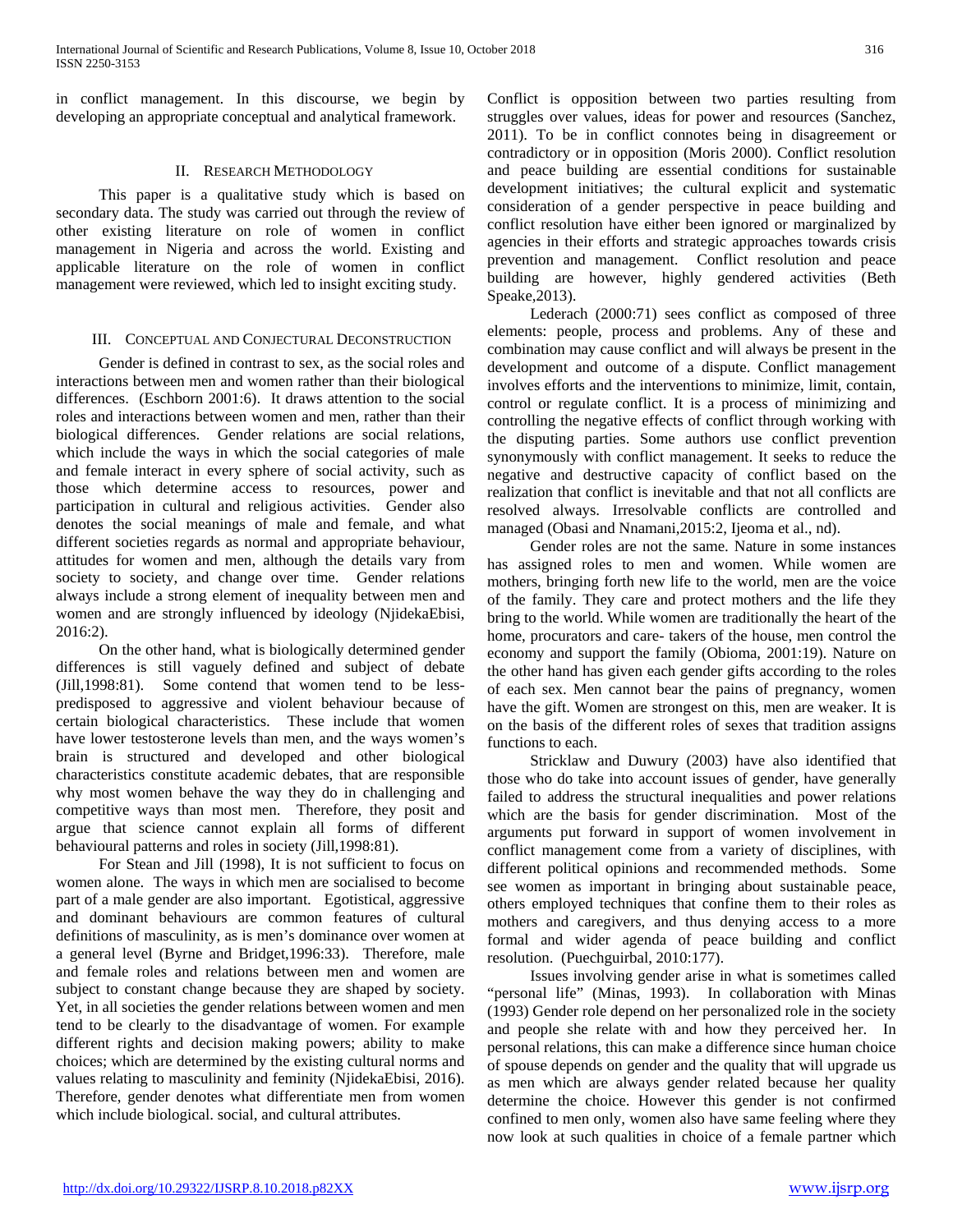happening in the western world of today. With this recent trend we now take gender with us into the workplace and the rest of public life.

 Gender affects our perspectives on others as well as the way others perceive us; even when our relationships with them cannot be seen as "personal". Very early in our lives, we learn whether we are girls or boys and accordingly, what we are expected to do or not to do. Gender expectations for children (e.g., what types of clothing are appropriate for which gender) are somehow simple, compared to what is expected of adult men and women. Societal expectations for adults can be very limiting with restrictions, for example a particular kind of behaviour can attract a more severe sanction or penalty for one gender than for the other. Also a certain posture or sitting position may pass as normal for a man but may attract unwelcome sexual attention if taken by women. Career paths in the work place are laid out according to gender; it is much easier for one gender than the other to join particular careers and to remain and progress in them. In all, it is difficult to find any segment or area of human life where gender fails to make a difference. It systematically favours men over women, it continuously maintain and encourage structures that ensure men receive better treatment and have more available options than women. These structures are well found in both private and public life. Gender is a social acquisition that creates many differences between men and women. (Minas, 1993:2).

 In fact more than a decade ago, on 31 October 2000 the United Nations took the first step in identifying the important position women hold in preventing and resolving Conflict with the passage of a resolution which stressed the importance of women's equal participation and full involvement in all efforts of the maintenance and promotion of peace and security. It also emphasized the need to increase their role in decision making with regard to conflict prevention and resolution. The impact of this resolution was further solidified by the establishment of national action plans by 24 nations, confirming government support at the national level for the inclusion of women in conflict resolutions (Alilu, 2012:5).

 Women therefore have a role in ensuring a peaceful and healthy society. They can do this by inculcating sound moral instruction into the younger generation. Naturally, children tend to endere more to their mothers than fathers. This provides a good channel for mothers to impact positive virtues of peace to their children and ward right from childhood because a peaceful society begins with a peaceful home. Many of the conflict enveloping the globe emanate from the family to community and like a spark of fire spreads across a state and its environs. Often times, issues such as poverty, struggle for scarce resources, lack of infrastructures and violations of human rights are indentified as the root causes of conflict in the society. In this regard, successful strategies for empowering women should be put in place. Informal activities such as peace marches and protests, intergroup dialogue, the promotion of inter-cultural tolerance should be encouraged to be spearheaded by our women.

## IV. THE NIGERIAN WOMAN

 The Nigerian woman is bold and industrious. She is a mother and leader in the family and community. Before the advent of colonial rule and the amalgamation of Nigeria in 1914, many women have made history in the political and socioeconomic levels of their environment at a time not known. According to Nnamani&Okpara (2010: p. 95 in Obasi& Nnamani,2015:4).), the gallantry efforts of Queen Amina of Zaria, Moremi of Yorubaland, Queen Kambasa of Ijawland and Queen Owari of Ilesha were recorded in history. In Igboland, many priestesses intervened to avert family and communal conflicts. The advent and influence of colonialism eroded the traditional autonomy of Nigerian women. It affected and reduced their peace efforts in the early days to their charging. It was against this background that the Aba women riot of 1929 took place. It was staged against the British high-handedness, policies against women and taxations.Nnamani&Okpara (2010: p. 95 in Obasi& Nnamani,2015:4)affirmed that the Egbasu women group from Yoruba nationality staged another protest in 1941 and 1947 against injustice melted against women and the exploitations by the colonial administration. The Nigerian women have come of age since independence. They are now more organized than ever. They fight against abuse of women, trafficking of girls, marginalization, exploitation and disempowerment. In the mid 1970s, the women of Umueleke staged a protest against sexual child abuse and for some days left their homes for their men who did not do so much to punish the culprit. The women took refuge at the St. Patrick's Catholic Church, Umuezeala, Ehime Mbano, Imo State. Their action attracted attention and the men were forced to act immediately.We cannot forget how women such as Fummilayo RansomeKuti and Margaret Ekpo stared a revolution that brought about changes in our country. Women on their part , should be mindful of the power that lies inside of them and use it positively amidst numerous challenges to positively change the world.

#### V. MANAGEMENT OF CONFLICT BY WOMEN

 Over the years, women have been relegated to the background in the area of conflict management. It is about high time the women contributions to peacemaking must be acknowledged. Abdukarim (2002) said 'it is about time that the people of Nigeria are indeed of the whole world appreciated the tremendous potentiality that is inherent in this (so called) weaker sex. "Many ways, they are much stronger".

 Peace women (2004) asserted. That "women and men have different access to resources, power and decision making before, during and after conflicts. The experience of women and men in situations of tension, war and past conflict reconstruction is significantly different". In many organizations it seems many women do not have free access to resources, power and decision making as regards to conflict as much as their male counterparts. This situation has jeopardized the management of conflict in the organizations.

 Women by their nature are good nurturers, social problem solvers and excellent negotiators. The Gender schema theory confirms these attributes of women. The theory was propounded by Sandra Bem in 1981. This theory combines the social learning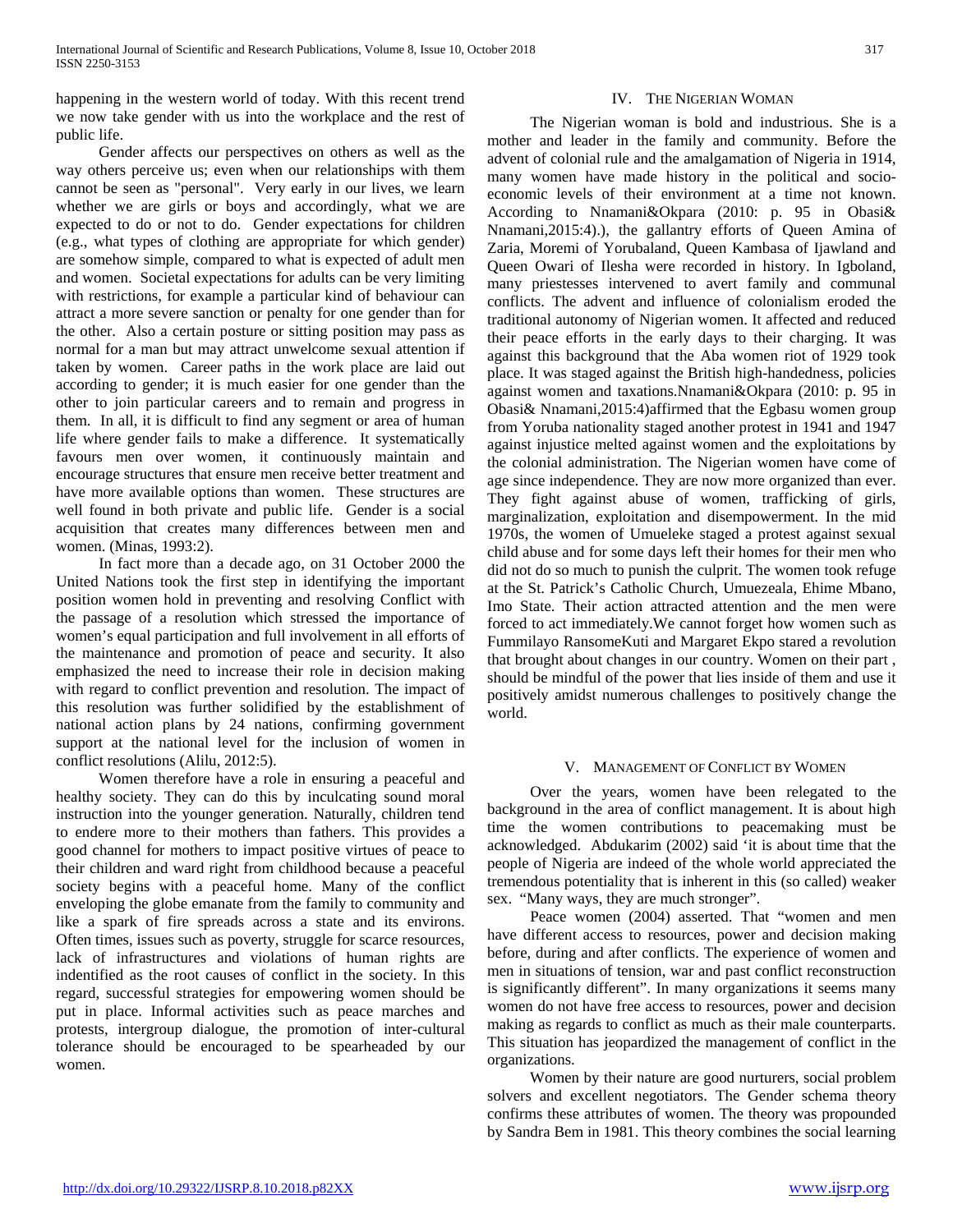and cognitive learning theories. Gender Schema theory implies children learn about what it means to be male and female from the culture in which they live. It concerns the development of an internal Schema, or mental framework which organizes and directs the behaviour of an individual (Brannon 2002).

 In the Nigerian society, girls are made to believe that they must to be obedient, do not say while resolving, remain quiet and last to speak. In work place conflict management, the qualities of women are more likely to be utilized in the conflict management because of work ethics but despite these men still dominate the process.

 There are other certain attributes that a problem solver or conflict manager must posses and one of them is tact. Diaz (2008) said that "tact is being mindful of the other person and the context while taking into account one's own account". Tact is very important for keeping or creating harmonious relationship. Women are more tactful than men. Even in the families, they utilize this attribute, by keeping the family coordinated and organized. Those women in the organization can also utilize this potential if they are given the opportunity to manage conflict in the organization.

 Diaz (2008) also went on to bring forth another factor that can help in conflict management and he said "Words were originally magic and to this day words have retained much of their ancient magical power. By words one person can make another blissfully happy or drive him to despair". Women use more soft and low tone in situation of chaos unlike the men. Magic language is good for negotiated solutions and it may generate the changes required for conflict management. Women who more sensitive than men, and more emotionally attached to people. They are the ones that often use this magic language………..words. All these go to buttress the point that more women must be employed in conflict resolution in organizations because of these their attributes (Ijeoma et al., nd).

 Foundation coalition (2011) came up with modes for conflict management. Five modes were listed and analyzed. Conflict management decreases the odds of non productive escalation. It involves acquiring skills related to conflict resolution, self awareness about conflict modes, conflict communication skills and establishing a structure for management of conflict in the organization.

 women are natural perceived as weak and cannot make quick decision which constitute a big obstacle in conflict resolution process. But women are intelligent, not lazy, energetic and not weak. However, ethnic, religious group, or other community have not look beyond this, women are only recognized in modern organization which is also peculiar to Nigeria but traditionally there is a big constraint in their role in peace process. It seems evident that there is lack of political commitment on the part of governments and decision making bodies (at both national and international level) to promoting changes in favour of gender balance and mainstreaming into decision making bodies such as peace building committees and etc. d. There is also lack of comprehensive, systematic national strategy for implementing all the measure connected with a peace building agenda. In many countries, political authorities lack the capacity and/or are unaware the need to address peace building projects and platforms, and mobilize resources for such gender awareness training. They are also unable to influence policy at

community level. e. One of the major obstacles to the peace building process and especially role of peace makers, is the failure not only to acknowledge and accept the respective interests and priorities of all the parties concerned and their willingness to also cooperate and negotiate which ultimately hinder negotiations. f. Patriarchal cultural pattern that rely on certain traditional beliefs, assumptions and expectations with regards to men"s and women's role in dialogue and peace building may become a major obstacle in affirming new gender roles and approaches to sustainable development as conflict free environment.

## VI. CHALLENGES WOMEN IN CONFLICT RESOLUTION AND PEACE BUILDING

 According to Iruloh and Uche (2017) argued that the following are challenges women face in playing their role in conflict management and this include the following:

 1. Women themselves are not ready to champion their own course 2. Lack of cooperation from men for fear of women leadership 3. Negative societal perception of the role of women 4. Lack of awareness of benefits of gender equality 5. Lack of awareness of gender issues 6. Implentation of already existing polices to back women

## VII. CONCLUSION AND RECOMMENDATIONS

 Society can only progress if there is no stereotype, the wide range of obstacles, both obvious and hidden that undermine women's ability to use their powers and capacity to bring about change in peace building processes. The discrepancy of influence, control and power between women and men in all aspect of their societal life particularly in decision making process and representations is still a global problem, where certain position are meant for the men alone. In Nigeria there is lack of gender Awareness among those responsible for Gender Mainstreaming in Government Bodies and Public Administrations. Therefore, creating awareness on gender equality and women empowerment for development is one to get more women into conflict resolution and peace building. Time has come for everybody to be aware of gender equality and participation in conflict resolution and peace building. However mothers should teach their children skills of anger management from home because this can lead to a peaceful state and globe peace which is among the only way the world can be safe, peaceful and enjoyable.

#### **REFERENCES**

- [1] Abdulkarim, H.T (2000) conflict Resolution and post-conflict peace building in Nigerians: Gender perspective tabdulk@yahoo.com
- [2] Alilu, A (2012), The Role Of Women In Conflict Resolution. Sunday, January 8, 2012. Accessed on 10/4/2018.
- [3] Brannon,L(2002) All ya Bacon notesbrannonb.htm http:// www.foundationscoalition.org.pubilcations.
- [4] Byme, Bridget, Marcus, Rachel, and Powers-Stevens, Tanya(1996). "Gender, Conflict and Development Case Studies", BRIDGE Report No. 35, IDS. Sussex: University of Sussex. Retrievedfromcitieslocalgovernments.org/uclg/upload/docs/mainstreamingg enderinpeacebuilding-aframeworkforaction.pdf.